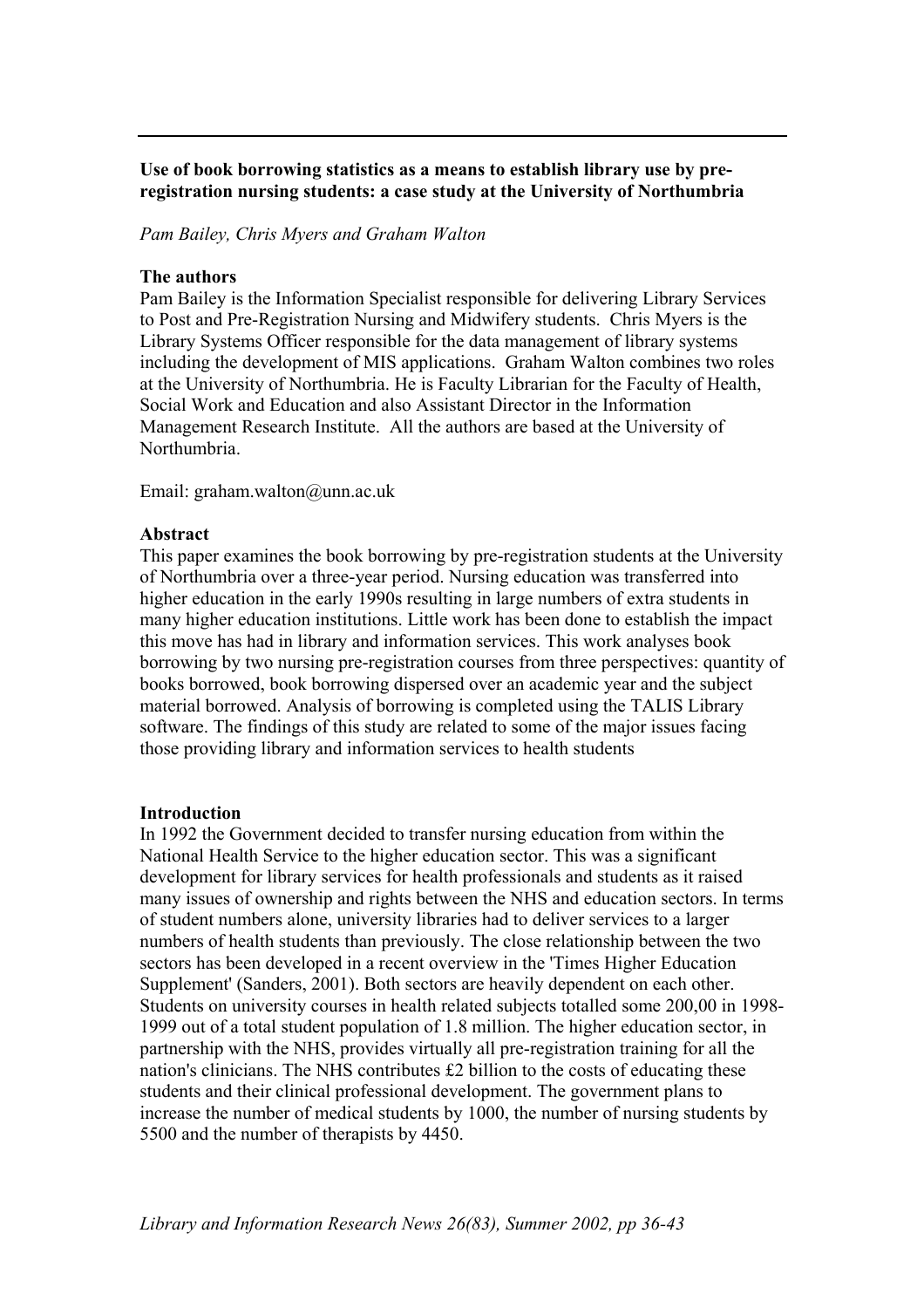Pre-registration nursing currently takes place at two different academic levels: diploma in higher education and degree. The entry levels are correspondingly different: 5 GCSEs equivalent and 'A' level. The curriculum for nursing students is also continually evolving and integrates information from other disciplines such as psychology, sociology and social policy as well as clinical and nursing aspects. The 'Making a difference' curriculum has just been introduced across the country which increases time spent in the clinical environment, has more emphasis on research appreciation and increases the ease of access onto the courses. Many courses have introduced enquiry based learning/ problem based learning to underpin the student experience.

In parallel to these academic developments, university libraries have developed hybrid services to meet the needs of these students. Access is given to major bibliographic databases such as 'CINAHL', 'Medline' and 'British Nursing Index' via the web. Collections of e-journals have been developed that complement or replace paper health journals. Access is also given to relevant health web sites. Nursing students need access to a mixture of printed and electronic resources for effective learning.

At the University of Northumbria at Newcastle (UNN), Bede, Newcastle and Northumberland College of Health Studies transferred into the University in 1992. The College operated on 22 NHS sites spread across 200 square miles with library services on some but not all sites. This number of sites was reduced until provision was consolidated at a single site in 1999. In this year, a new Library was opened at the site to support health, social work and education students. The Library contains books and current periodical titles along with access to networked computers for students. UNN jointly managed the Hybrid Library of the Future project (HyLife) which developed web interfaces to different users across five other partner universities. At Northumbria, this resulted in the provision of the 'HyLife for Health' service which gives access to electronic information along with a postal document delivery service for students. UNN is a major providor of education for nursing professionals with the range going from diploma in higher education to taught doctorate. Both the diploma in higher education and degree pre-registration nursing courses are three-year full time. There is one intake of around 60 students on the B.Sc. Nursing course but the Diploma in Nursing Studies has two annual intakes each with approximately 250 students.

Pressures to measure use of library provision for health students are varied and forceful. LIS professionals are facing many challenges in deciding between a complex mix of electronic and paper information. Management information is needed for decision making. In 2001 the NHS established Workforce Development Confederations who will be responsible for leading on 'integrated workforce planning for healthcare communities based on assessment of future requirements for skills and competence' (Department of Health; 2001). They commission education and training from the higher education sector. They will need to ask for evidence on how the funding they have allocated to Universities is being used to support library provision. The higher education Quality Assurance Agency also has procedures which necessitates university libraries having to illustrate the quality of services. Library management systems have the flexibility and capability to undertake sophisticated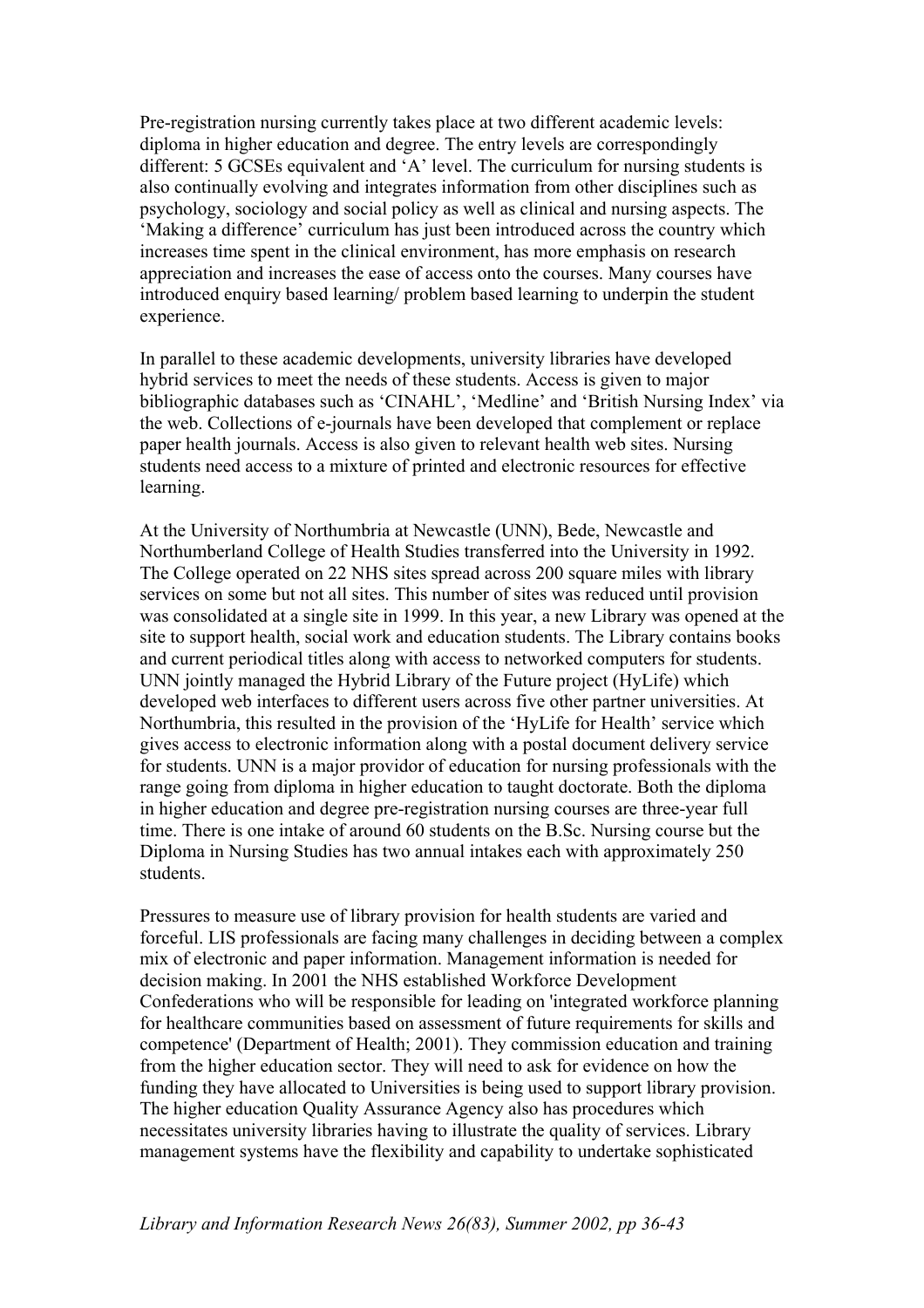analyses of patterns of book borrowing. At UNN the Library uses the TALIS library management system (LMS).

The purpose of this study was to use TALIS management data to compare nursing student borrowing patterns in respect of books with other students in terms of both quantity and timing of loans. It was also the intention to establish differences of borrowing patterns between the two pre-registration nursing student levels.

# **Sample & Methodology**

The present study was confined to two cohorts of nursing students representing the two different types of delivery of pre-registration nursing education:

- 1998 BSc Nursing intake (54 students);
- 1998 Diploma Nursing Studies (September intake 224 students):

The investigation was based on an analysis of the loan patterns for each of the two cohorts from September 1998 to August 2001. It focused on the following aspects:

- loan data by year of study and month;
- use of stock by broad subject categories (see table below);
- student loan profiles;
- identification of frequently used stock;
- comparison with the average student use at Northumbria;
- variations in loan patterns between the two cohorts.

TALIS runs on a Unix platform utilising Sybase as its relational database. The system provides all the basic functionality of a LMS including circulation, cataloguing, OPAC and acquisitions in addition to MIS tools for extracting data & querying the database. At Northumbria all loan transactions and borrower data are retained for a minimum of five years making it possible to undertake retrospective analysis of loan patterns as described here. For this investigation the required analysis was performed by extracting stock, borrower and loan transaction data from the Talis database using SQL that was then downloaded into an Access database. It was then relatively straightforward to add the subject code (based on class range) to the stock data and produce the tables and graphs as described in the next section by running appropriate queries. Table 1 show the range of classification numbers analysed in the study.

|  | Table 1 Range of classification numbers included in TALIS analysis |  |  |
|--|--------------------------------------------------------------------|--|--|
|  |                                                                    |  |  |

| <b>Subject</b> | <b>Class Range</b> | <b>Note</b> |
|----------------|--------------------|-------------|
|                | 150 - 159.9999     |             |
|                | 300 - 309.9999     |             |
| $\cap$         | 360 - 369.9999     |             |
|                | 610.73 - 610.7399  |             |
|                | 610 - 619.9999     | Excluding D |
| F              | Other              |             |

*Library and Information Research News 26(83), Summer 2002, pp 36-43*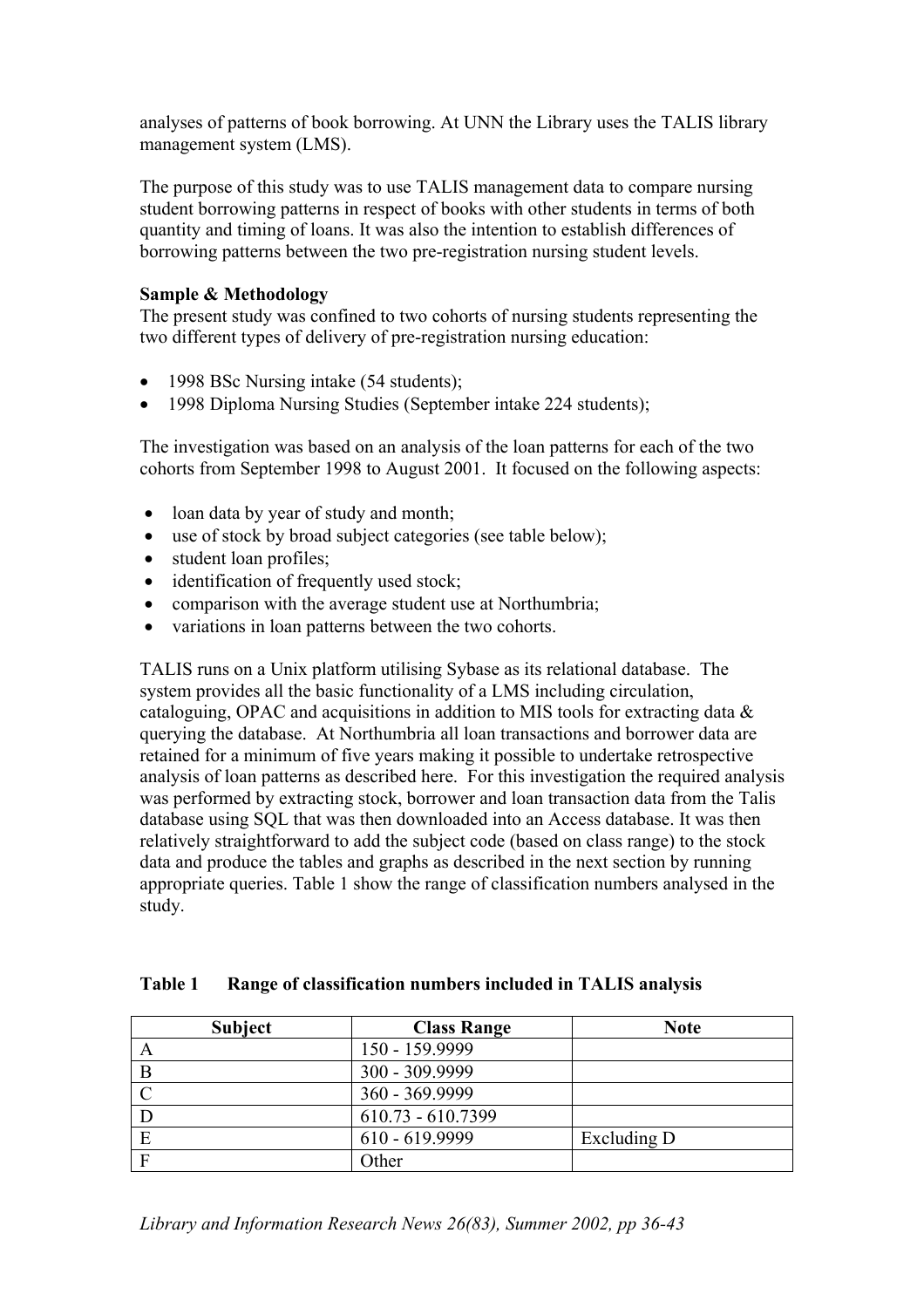## **Findings**

Table 2 places both courses in the top third of book borrowers across Northumbria University , with BSc Nursing Studies the third highest borrowers and the Diploma in Nursing Studies/RN course in  $46<sup>th</sup>$  place out of a total of 163 courses. It illustrates that students from both courses borrow considerably more books than the average 31 books per student and that BSc Nursing Studies students actually borrow twice as many books per student as the Diploma students. It is also interesting to note that four other courses within the Faculty of Health, Social Work and Education also borrow heavily from the library.

| Name of course                  | Rank in order of number of<br>average book loans per<br>student on specific courses | Average number of loans per<br>student 1999-2000 |
|---------------------------------|-------------------------------------------------------------------------------------|--------------------------------------------------|
| <b>BA</b> Logistics             |                                                                                     | 109.95                                           |
| <b>BSc Nursing Studies</b>      | 3                                                                                   | 88.56                                            |
| <b>BA Social Work</b>           | 8                                                                                   | 78.40                                            |
| <b>BSc Occupational Therapy</b> | 10                                                                                  | 77.17                                            |
| <b>BSc Physiotherapy</b>        | 18                                                                                  | 66.35                                            |
| <b>BSc Midwifery</b>            | 31                                                                                  | 53.52                                            |
| <b>Diploma Nursing</b>          | 46                                                                                  | 44.70                                            |
| <b>Studies/Registered Nurse</b> |                                                                                     |                                                  |
| <b>BA</b> Architectural Design  | 89                                                                                  | 29.98                                            |
| <b>BA Business Studies</b>      | 108                                                                                 | 24.59                                            |
| <b>BSc Biomedical Sciences</b>  | 114                                                                                 | 21.51                                            |
| <b>BSc Computing</b>            | 163                                                                                 | 11.09                                            |
|                                 | Average number of books borrowed by students 1999-2000                              | 31.02                                            |

The actual number of books borrowed in the academic year 1999-2000 across the University by course is illustrated by Table 3. The size of the cohorts of Diploma students (approx 1260 students altogether across six cohorts) means that they borrow two and a half times more books - 56633 - than any other course in the UNN, with the B.Sc. Nursing Studies course featuring in eighth place. Book loans to Diploma students account for 32.5% of all loans at the campus where they are taught.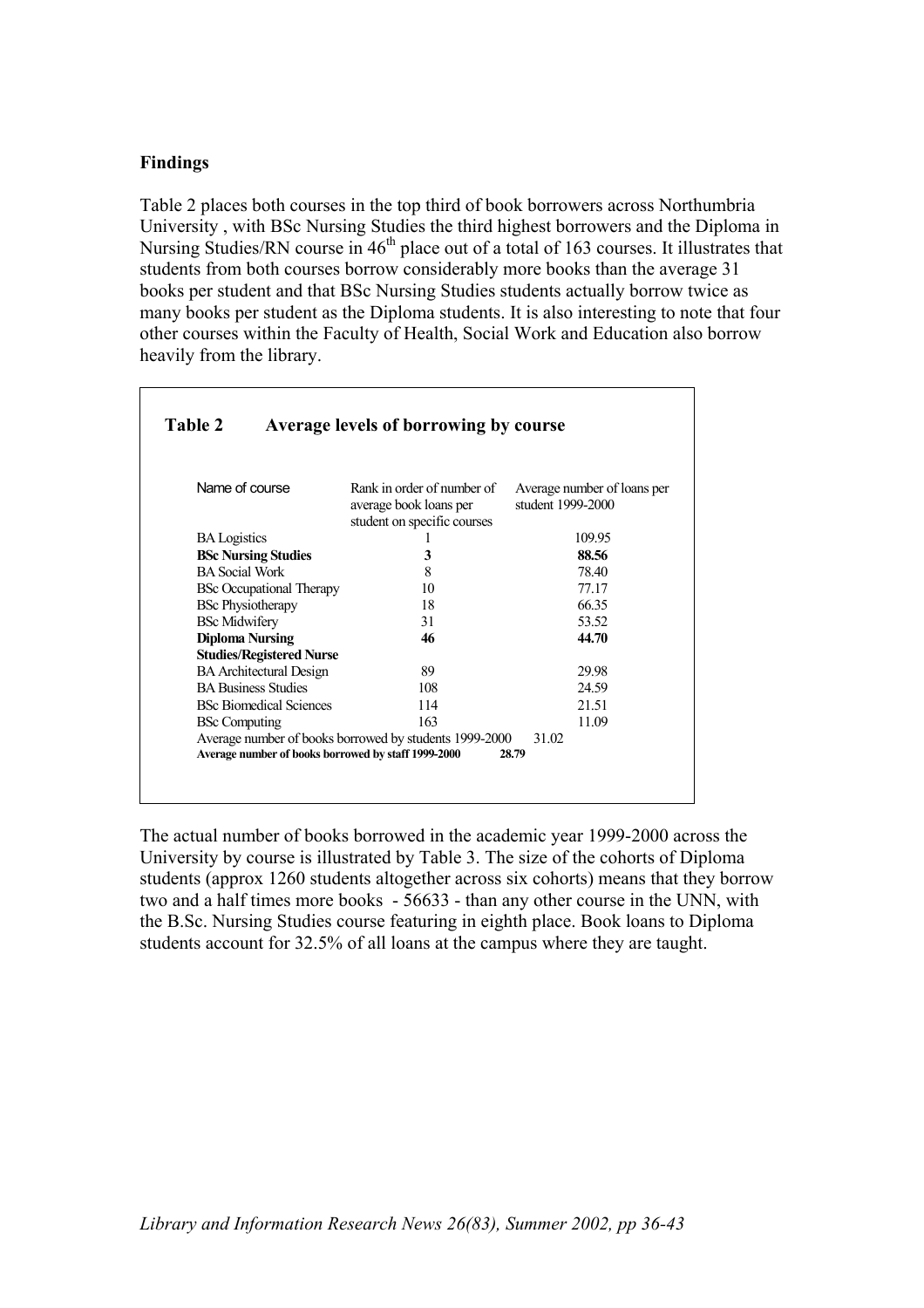#### **Total number of loans (including renewals) by course Table 3**

| Name of course                               | Rank in order of number of<br>book loans | Number of loans 1999-<br>2000 |
|----------------------------------------------|------------------------------------------|-------------------------------|
| <b>Diploma Nursing</b>                       | 1                                        | 56633                         |
| <b>Studies/Registered Nurse</b>              |                                          |                               |
| <b>BA Business Studies</b>                   | 2                                        | 22750                         |
| <b>BSc Nursing Studies</b>                   | 8                                        | 14612                         |
| <b>BSc Physiotherapy</b>                     | 10                                       | 11478                         |
| <b>BSc Midwifery</b>                         | 12                                       | 10919                         |
| <b>BSc Occupational Therapy</b>              | 24                                       | 8797                          |
| <b>BSc Computing</b>                         | 28                                       | 7832                          |
| <b>BSc Biomedical Sciences</b>               | 41                                       | 5141                          |
| <b>BA</b> Logistics                          | 49                                       | 4508                          |
| <b>BA</b> Social Work                        | 84                                       | 2352                          |
| <b>BA</b> Architectural Design               | 98                                       | 1769                          |
| Number of items issued to students 1000 2000 |                                          | 772769                        |

Number of items issued to students 1999-2000 723768<br>Number of items issued to staff 1999-2000 40512 Number of items issued to staff 1999-2000

Table 4 shows the difference in borrowing patterns between students who follow the traditional academic year with a reduction in loans during the Christmas and summer vacation periods and nursing students who are taught all year round. BSc Nursing Studies students have numerous rise and falls over the year corresponding to assignment deadlines with June being the highest peak. Diploma in Nursing students have a more even pattern of borrowing with a dip over the Christmas period.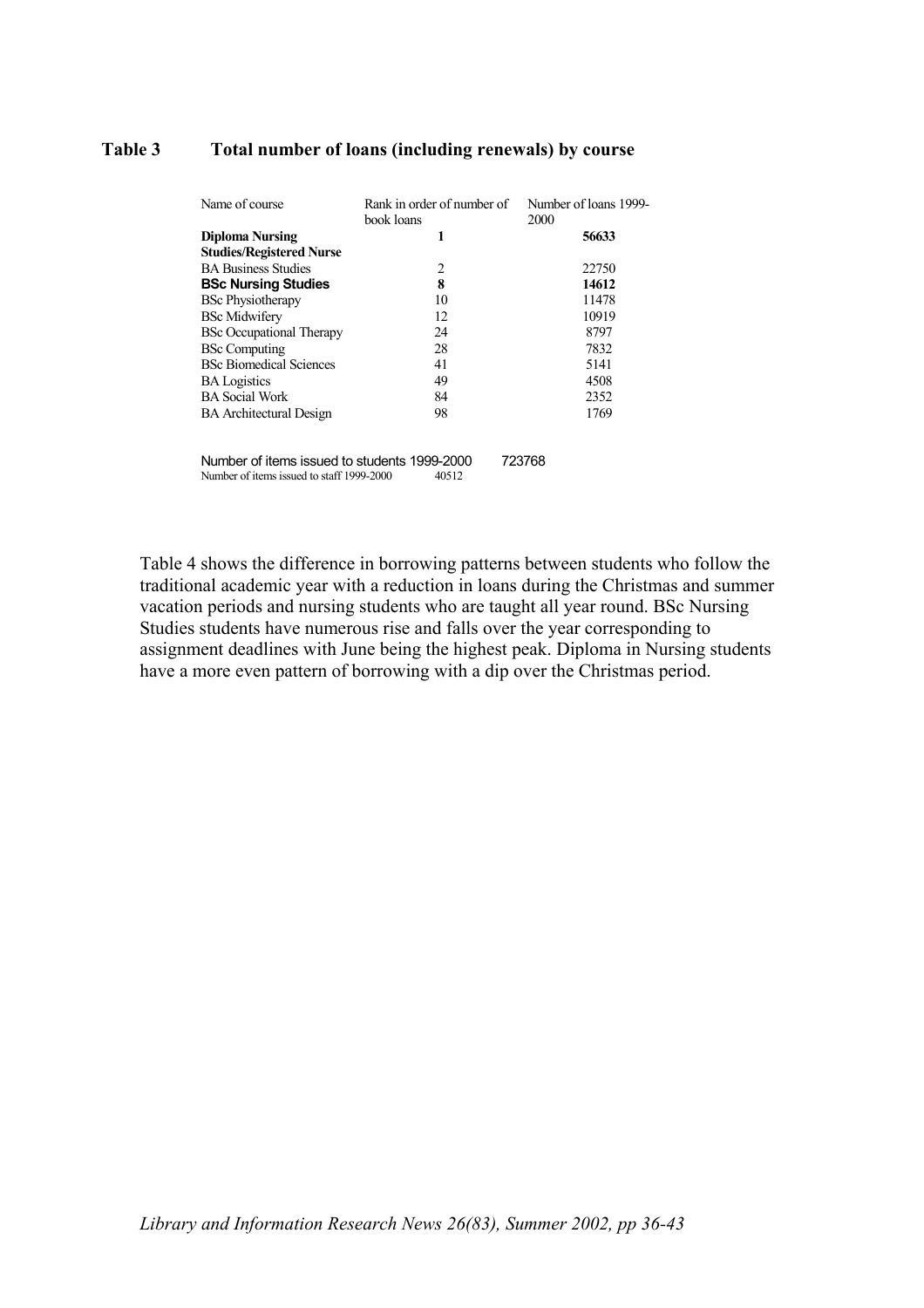

**Table 4 Loan Pattern for all students over one year** 

Both courses are very dependent on core subject areas illustrated by tables 5 and 6. Both courses borrow from the same subject areas and in very similar proportions. Nursing and clinical texts (from Dewey class range 610.73-610.7399) account for 63.5% of books issued across the two courses with lesser borrowing (23%) from social health (360-369) . Little use is made of sociology and psychology (300-309 and 150-159) by either course, accounting for only 4.5% of total loans.

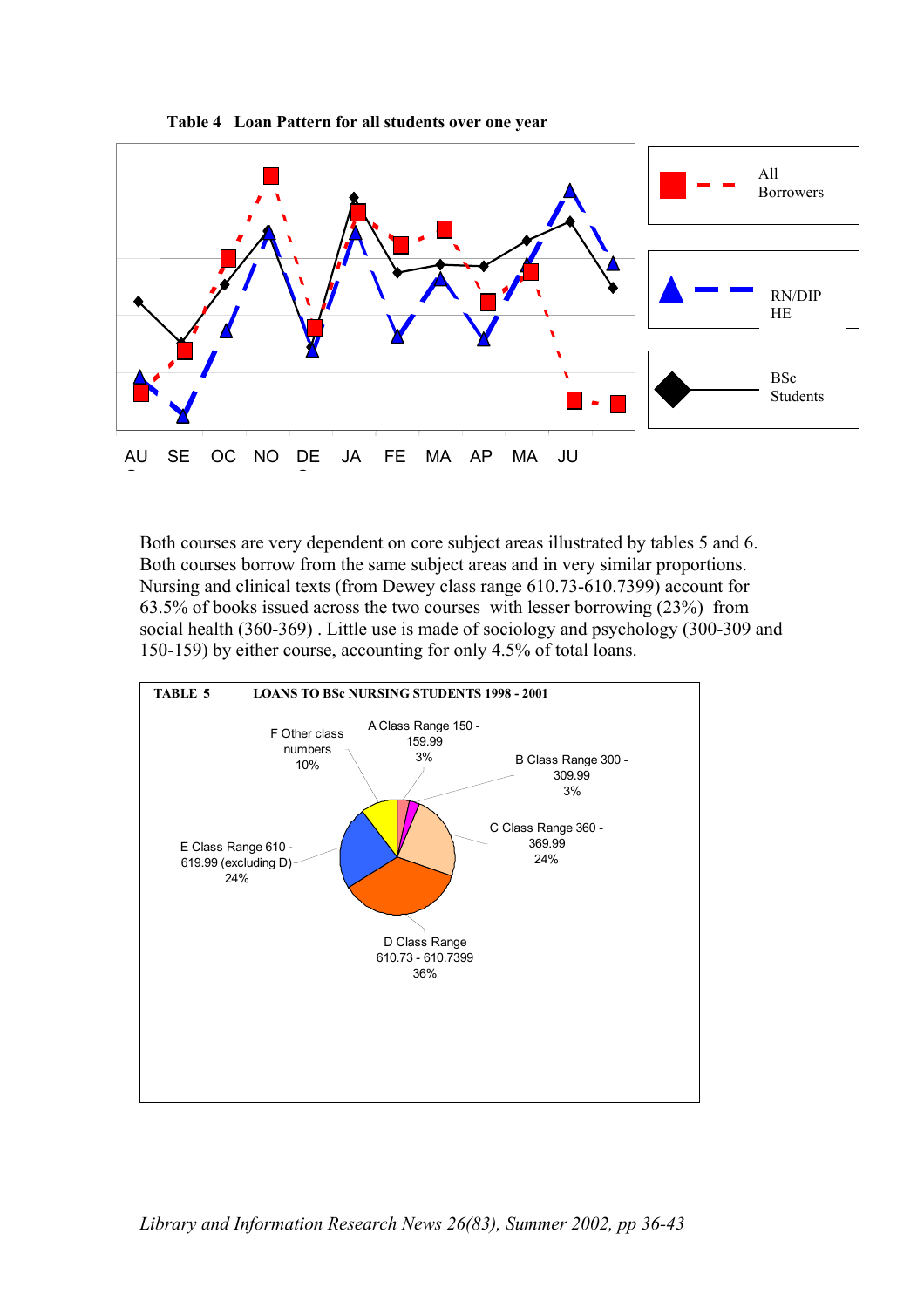#### **Table 6 LOANS TO RN/DIP HE STUDENTS 1998- 2001**



The final tables (7,8) illustrate that these students much prefer books issued to them for the standard loan period of four weeks. Whilst the library contains fewer copies of books issued for seven days rather than the standard four-week loan period, these constitute a very small proportion of the total loans. Academic staff may assign a copy of a title to the short loan collection (reference use only apart from overnight loan) but tables 7 and 8 show that little use is made of this collection by these students.



*Library and Information Research News 26(83), Summer 2002, pp 36-43*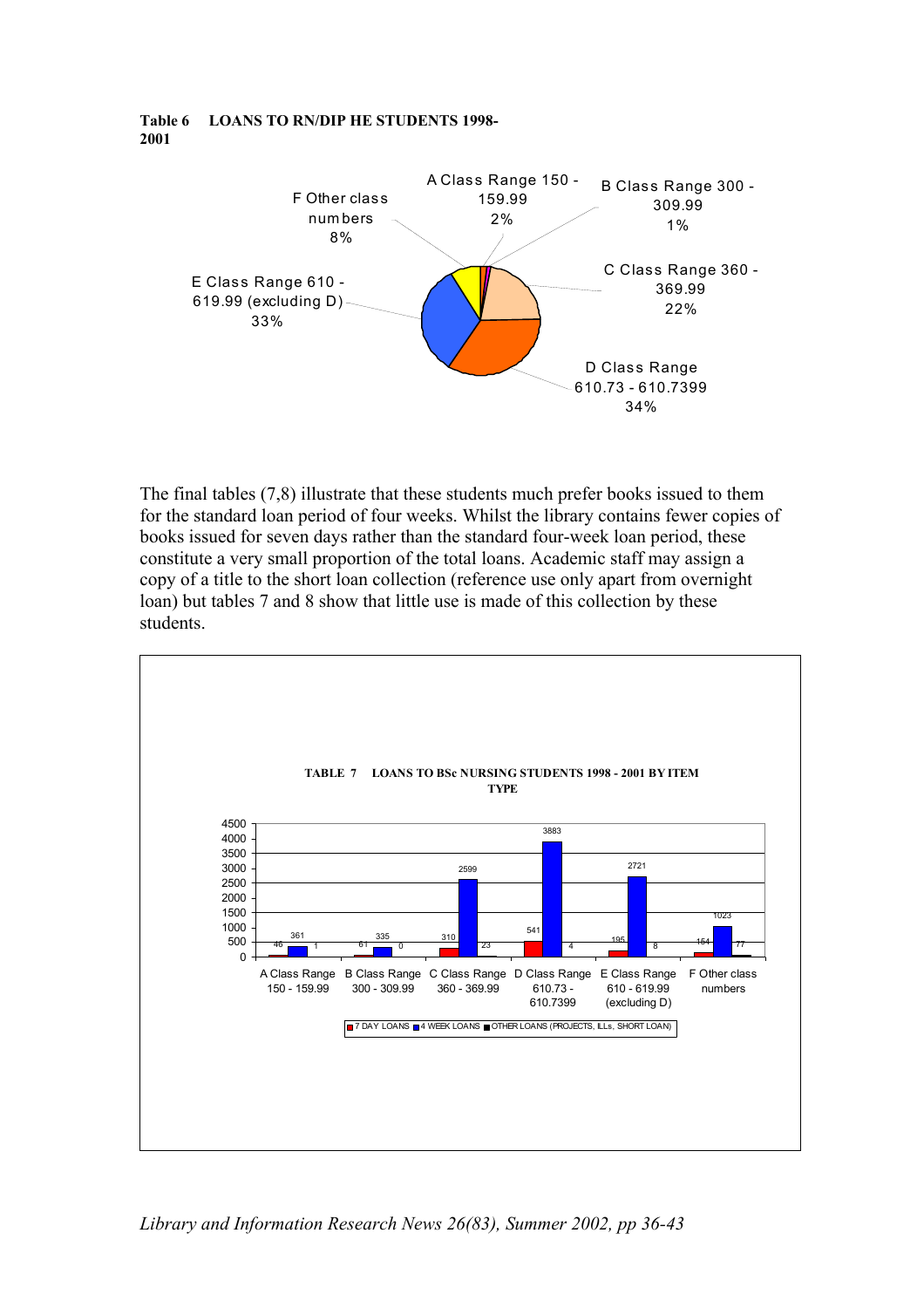

# **Discussion**

The analysis indicates that pre-registration nursing students borrow a larger number of books on average than other students at the University of Northumbria. There are limitations on using this data to identify wider implications. Book borrowing statistics only indicate the physical borrowing of a book. They do not give any indication on the contribution that book makes to a students' learning or academic performance. Other book loan studies have highlighted other deficiencies in using loan numbers to make strategic decisions (Loynes, 2000). In this study it would have been useful to establish whether nursing students are borrowing a wider subject range of books than other students. It would have been useful also to compare the Diploma students in terms of size with student numbers on other courses.

The indisputable implication of these high levels of book borrowing is the workload attached to the issuing, discharging and shelving of this quantity of books. Another trend that has implications for the planning of library services is the borrowing patterns of the two courses. Library services that are structured around the two semester or three term academic year will not meet the needs of these students. They need to be able to borrow books in the evening and at weekends at the time that many university libraries reduce their opening hours. At Northumbria this demand has resulted in opening hours being extended during the traditional vacation periods to cover evenings and weekend use.

It has proved difficult to establish the reasons why students on the two different levels( BSc Nursing and Diploma Nursing Studies) display such different average levels of use. It could be because the BSc Nursing Students have to reach level three in their academic outcomes, including the submission of an evidence based dissertation. Another reason could be the curriculum is different for the degree students with a greater reliance on the student centred learning. This study does illustrate some issues that may emerge through the introduction of the 'Making a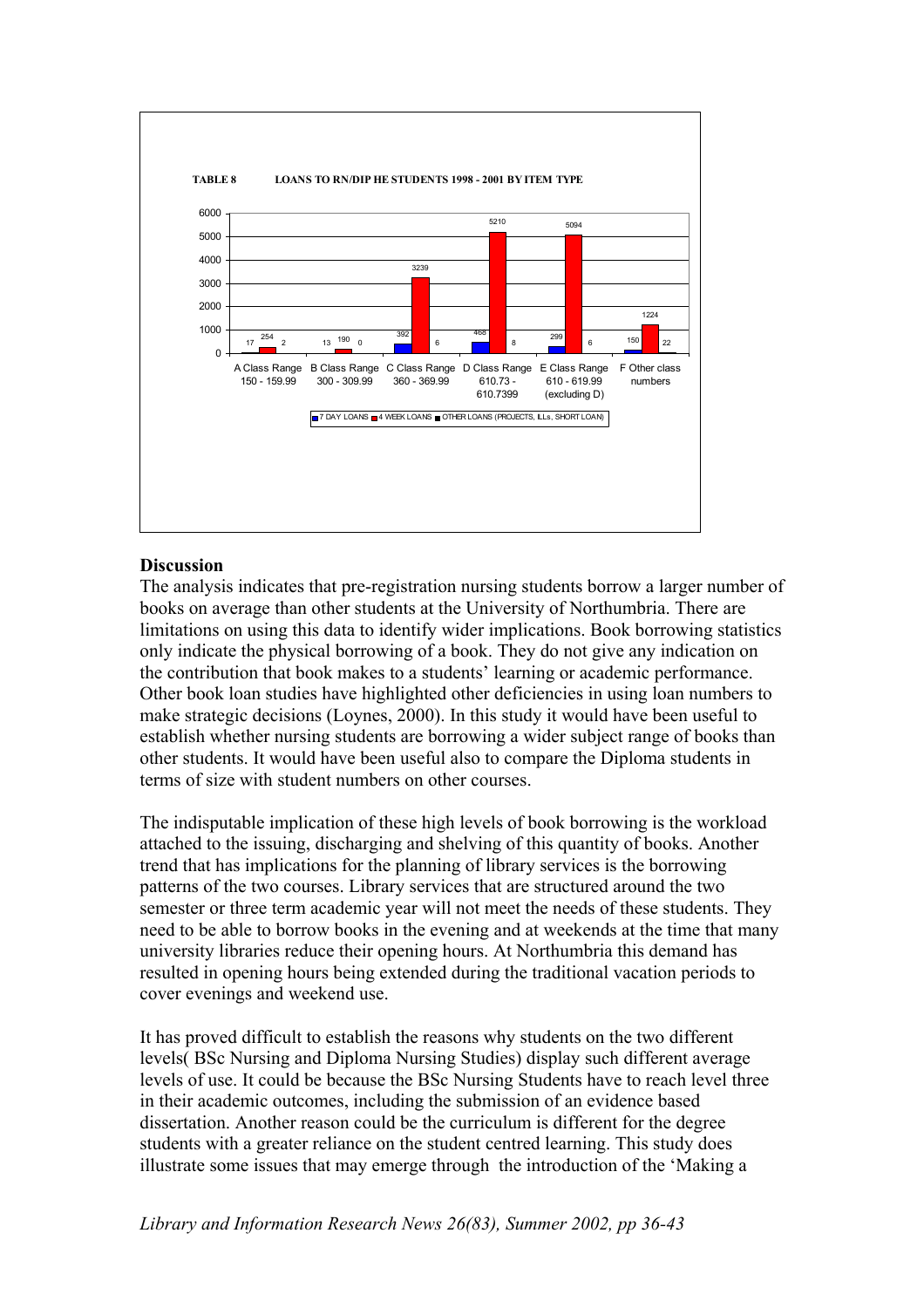Difference'. This Government strategy introduces various developments for nursing, midwifery and health visiting (Department of Health, 1999).The curriculum for the two levels of entry will be unified. There are major implications for Northumbria if the diploma students make the same level of use of resources as the degree students.

It should also be emphasised that book-borrowing analysis does not produce a complete picture of nursing students' learning resources use. E-books are starting to make an impression as a resource for health students. At UNN, initial consideration is being given to this development. When e-books are introduced for these students the borrowing patterns of printed books must change. information analyses of health professionals and students have established that they make extensive use of journals (Forrest and Robb, 2000; Blackburn, 2000). Increasingly students need access to a hybrid library service where print and electronic information is made available. Knight (Knight: URL) provides a useful definition of the Hybrid Library:

*'…a library which can provide a 'one stop shop' for both hardcopy and electronic resources. Its information systems should provide the end user with a seamless interface that will allow them to locate paper books and journals held locally and at neighbouring sites at the same time as being able to find relevant online resources, electronic publications and digitised material. To do this, the user needs to be provided with a front end that can access information in a variety of databases which are widely distributed and can contain a variety of information in different formats.'* 

At UNN, the Hybrid :Library of the Future (HyLife) project was funded as one of the Phase 3 eLib (1998-2000) projects. The aim was to implement Hybrid Library interfaces speedily so that any impacts on users and service providers would be made clear early on. As part of the project the University of Northumbria produced and evaluated a hybrid interface for health students [\(http://www.unn.ac.uk/central/isd/hylife/](http://www.unn.ac.uk/central/isd/hylife/)).A study was undertaken exploring how health students used this interface (Walton, Edwards and Hutton, 2000) through analysing transactions. The Hylife for Health interface was very highly used but the majority of students consulted it to access print and e-journals and health web sites rather than books. The outcomes of the Hylife study and this book borrowing analysis indicate that Northumbria health and nursing students are major users of library services.

Another issue that this book borrowing analysis highlights is the relationship between higher education libraries and NHS Workforce Development Confederation. As Confederation develop working practices with higher education institutions, clear communication channels need to be developed. The high cost of education and training becomes more transparent if libraries can show the level of uptake of their services by Confederation funded courses. The NHS Regional Librarians Group produce and annual statistical review detailing the use of NHS libraries (Maynard, 2000). There is no corresponding overview that provides matching data to show health students use of university libraries. Only through the amalgamation of data from both sectors will a true picture emerge of NHS clinician and student library use.

A national survey commissioned by the University Health Sciences Librarians group has recently been completed which assesses the role higher education libraries have played in the 'Making a Difference's strategy (Walton, Wakeham, Gannon-Leary, 2002). Similar high levels of use are highlighted at a national level.